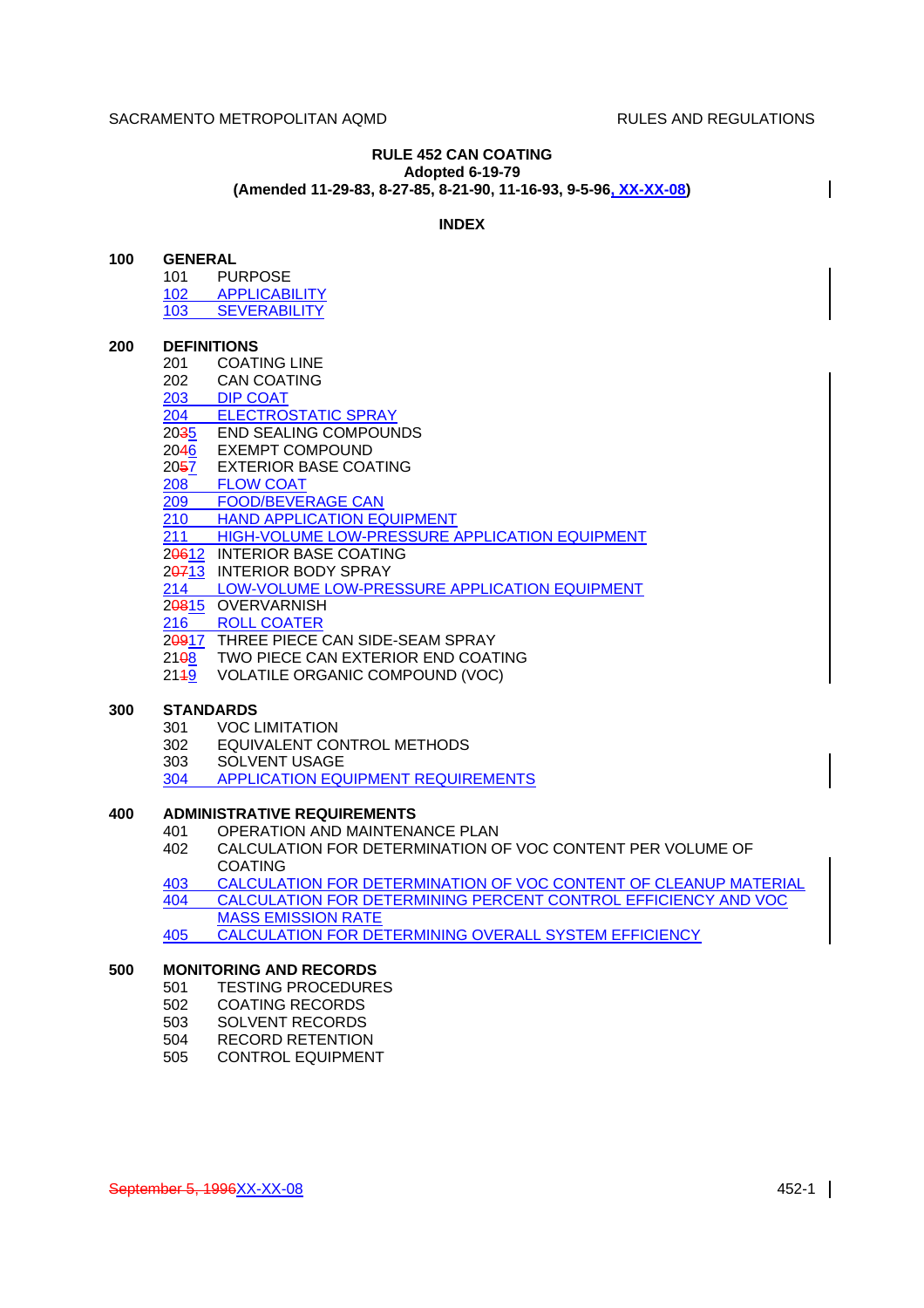#### **100 GENERAL**

- 101 **PURPOSE:** To limit emissions of volatile organic compounds from can coating operations. Coating operations subject to this Rule shall be exempt from the requirements of Rule 441.
- 102 **APPLICABILITY:** The provisions of this rule shall apply to can coating operations.
- 103 **SEVERABILITY:** If a court of competent jurisdiction issues an order that any provision of this rule is invalid, it is the intent of the Board of Directors of the District that other provisions of this rule remain in full force and effect, to the extent allowed by law.

#### **200 DEFINITIONS**

- 201 **COATING LINE:** An operation or process for applying, drying, baking and/or curing surface coatings, together with associated equipment including a coating applicator, flash-off area and oven.
- 202 **CAN COATING:** A coating applied or intended for application by spray, roller, or other means onto the interior and/or exterior surfaces of formed metal cans, or to the surface of flat metal sheets, strips, rolls, or coils intended for can construction.
- 203 **DIP COAT:** A coating method which is applied by dipping an object into a vat of coating material and allowing any excess coating material to drain off.
- 204 **ELECTROSTATIC SPRAY:** The spray application of coatings where an electrostatic potential is created between the part to be coated and the coating particles.
- 2035 **END SEALING COMPOUND:** A coating applied to can ends and which functions as a gasket when the end is assembled onto the can.
- 2046 **EXEMPT COMPOUND:** For the purposes of this rule, "exempt compound" has the same meaning as in Rule 101—GENERAL PROVISIONS AND DEFINITIONS.
- 2057 **EXTERIOR BASE COATING:** A coating applied to the exterior of a can to provide protection to the metal or to provide background for any lithographic or printing operation.
- 208 **FLOW COAT:** A coating method which is applied by flowing a stream of coating over an object and allowing any excess coating material to drain off.
- 209 **FOOD/BEVERAGE CAN:** Any metal container intended for packaging food or beverages.
- 210 **HAND APPLICATION EQUIPMENT:** Manually held equipment such as brushes, rollers, trowels, spatulas, daubers, rags, sponges, and mechanically or pneumatically driven syringes that do not atomize the applied products.
- 211 **HIGH-VOLUME LOW-PRESSURE APPLICATION EQUIPMENT:** Equipment used to apply coatings by means of a gun which is designed to be operated and which is operated between 0.1 and 10 psig air pressure measured dynamically at the center of the air cap and at the air horns.
- 20612 **INTERIOR BASE COATING:** A coating applied to the interior of a can to provide a protective lining between the product and the can.
- 20713 **INTERIOR BODY SPRAY:** A coating sprayed on the interior of the can body to provide a protective lining between the product and the can.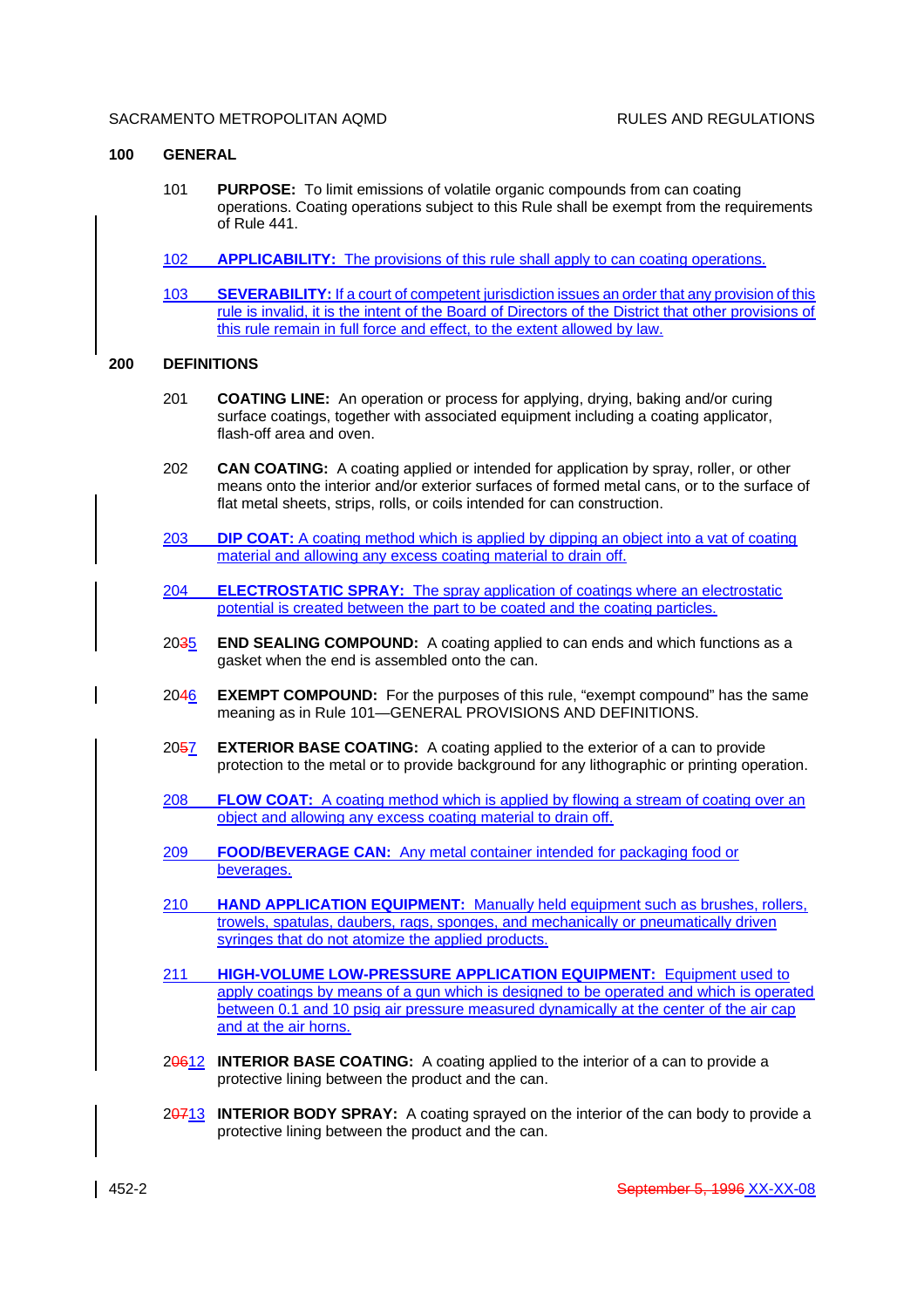- 214 **LOW-VOLUME LOW-PRESSURE APPLICATION EQUIPMENT:** Spray coating application equipment with air pressure between 0.1 and 10.0 pounds per square inch gauge (psig) and air volume less than 15.5 cfm per spray gun and which operates at a maximum fluid delivery pressure of 50 psig.
- 20815 **OVERVARNISH:** A coating applied directly over a design coating to reduce the coefficient of friction, to provide gloss and to protect the finish against abrasion and corrosion.
- 216 **ROLL COATER:** A series of mechanical rollers that forms a thin coating film on the surface of the roller, which is applied to a substrate by moving the substrate underneath the roller.
- 20917 **THREE-PIECE CAN SIDE-SEAM SPRAY:** A coating sprayed on the interior and/or exterior of a welded, cemented or soldered seam to protect the exposed metal.
- 21<del>0</del>8 **TWO-PIECE CAN EXTERIOR END COATING:** A coating applied to the exterior end of a | can to provide protection to the metal.
- 2149 **VOLATILE ORGANIC COMPOUND (VOC):** For the purposes of this rule, "volatile organic compound" has the same meaning as in Rule 101—GENERAL PROVISIONS AND DEFINITIONS.

### **300 STANDARDS**

301 **VOC LIMITATION:** Except as provided in Section 302, a person shall not use or apply any coating on any coating line of the type designated below which contain volatile organic compounds in excess of the following limits:

| <b>Coating Category</b>                             | Grams of VOC/liter of coating<br>as applied, excluding water<br>and exempt compounds |
|-----------------------------------------------------|--------------------------------------------------------------------------------------|
| Interior Base Coating                               | 225                                                                                  |
| Interior Base Coating Overvarnish                   | 225                                                                                  |
| <b>Exterior Base Coating</b>                        | 225                                                                                  |
| <b>Exterior Base Coating Overvarnish</b>            | 225                                                                                  |
| Two Piece Can Exterior Base Coating                 | 250                                                                                  |
| Two Piece Can Exterior Base Coating Overvarnish     | 250                                                                                  |
| Two Piece Can Interior Body Spray                   | 440420                                                                               |
| Three Piece Can Interior Body Spray                 | 510360                                                                               |
| Two Piece Can Exterior End Coating                  | 250                                                                                  |
| Three Piece Can Side Seam Spray                     | 660                                                                                  |
| End Sealing Compound for Food/Beverage Cans         | 44020                                                                                |
| <b>End Sealing Compound for Non-Food Containers</b> | U                                                                                    |

- 302 **EQUIVALENT CONTROL METHODS:** Use or application of coatings which contain volatile organic compounds in excess of the limits specified in Section 301 shall not be allowed unless:
	- 302.1 An emissions control device achieving 90% capture efficiency and 95% control device-an overall system efficiency, as determined by Section 405, of not less than 90% is used, as determined by the methods specified in Section 501.2 and 501.3,
	- 302.2 An Operation and Maintenance Plan is approved by the Air Pollution Control Officer, and

 $\mathsf{l}$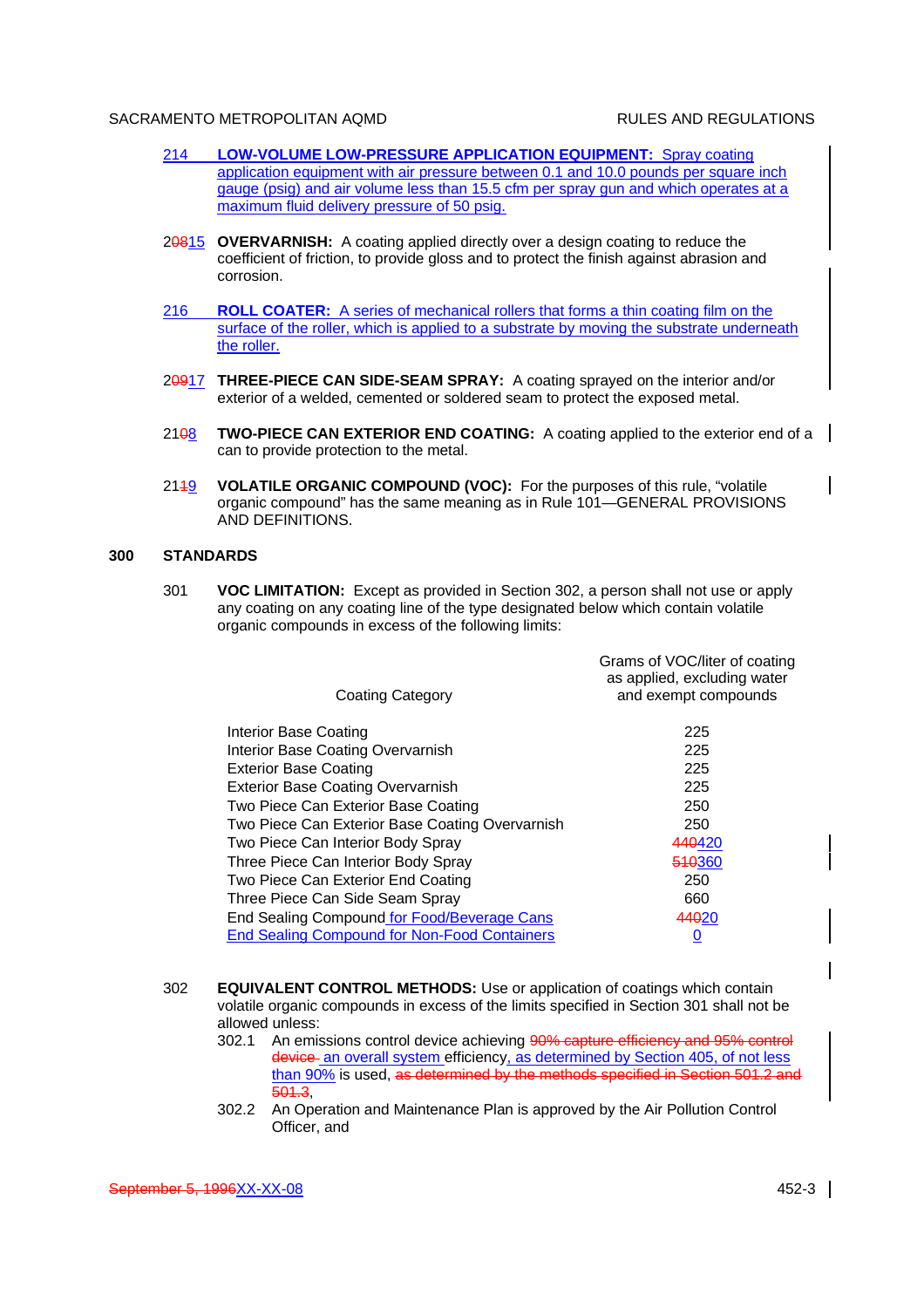302.3 Daily emissions do not exceed the level which would be achieved from the equivalent use of coatings which comply with the limits specified in Section 301 $\frac{1}{2}$ as calculated by the following equation:

$$
\left[1-\left(\frac{CE}{100}\right)\left(\frac{CL}{100}\right)\right]\sum_{i=1}^{n} ACT_i(U_i) \leq \sum_{i=1}^{n} LIM_i(U_i)
$$

| Where: CE  | Control device efficiency, % by mass                  |
|------------|-------------------------------------------------------|
|            | Collection efficiency, % by mass                      |
| <b>ACT</b> | Actual VOC content of material "i," grams per liter   |
|            | Applicable VOC limit for material "i" in Section 301, |
|            | grams per liter                                       |
|            | Usage of material "i," liters per day                 |

## 303 **SOLVENT USAGE:** Any person using solvents after December 1, 1990:

- 303.1 Prior to (one year after date of adoption), Sshall not use VOC containing materials which contain more than 200 grams of VOC per liter of material for cleanup of container assembly equipment, including slitters, bodymakers, beaders, end seamers, flangers, and testers, excluding side seam spray application equipment,
- 303.2 Effective (one year after date of adoption), shall not use VOC containing materials which contain more than 25 grams of VOC per liter of material for cleanup of container assembly equipment, including slitters, bodymakers, beaders, end seamers, flangers, and testers, excluding side seam spray application equipment,
- 303.23 Shall not store unused or waste solvent in open containers, and
- 303.34 Shall not store or dispose of fabric, paper, or any other waste materials used for cleanup or surface preparation in open containers.

304 **APPLICATION EQUIPMENT REQUIREMENTS:** A person shall not apply any coating unless one of the following application methods is used:

- 
- 304.1 Roll Coater<br>304.2 Dip Coat Dip Coat
- 304.3 Electrostatic Spray
- 304.4 Flow Coat
- 304.5 High-Volume Low-Pressure (HVLP) Application Equipment
- 304.6 Low-Volume Low-Pressure (LVLP) Application Equipment
- 304.7 Hand Application Equipment, such as brush or roller
- 304.8 Any other equivalent method which has been approved in writing by the Air Pollution Control Officer and the U.S. Environmental Protection Agency
- 304.9 In lieu of complying with the requirements in Sections 304.1 through 304.8, a person may control emissions from application equipment with a VOC emissions control device with an overall system efficiency, as determined by Section 405, of not less than 85.5%. An Operation and Maintenance Plan for the emissions control device must be approved by the Air Pollution Control Officer.

# 400 **ADMINISTRATIVE REQUIREMENTS**

401 **OPERATION AND MAINTENANCE PLAN:** Any facility using an emission control device as a means of complying with this rule, as provided in Sections 302 or 304.9, must submit with the application for Authority to Construct and resubmit annually, upon completion of construction of the emission control device, an Operation and Maintenance Plan for the emission control device to the Air Pollution Control Officer for approval. The Plan shall specify operation and maintenance procedures which will demonstrate continuous operation of the emission control device during periods of emissions-producing operations. The Plan shall also specify which records must be kept to document these operation and maintenance procedures. These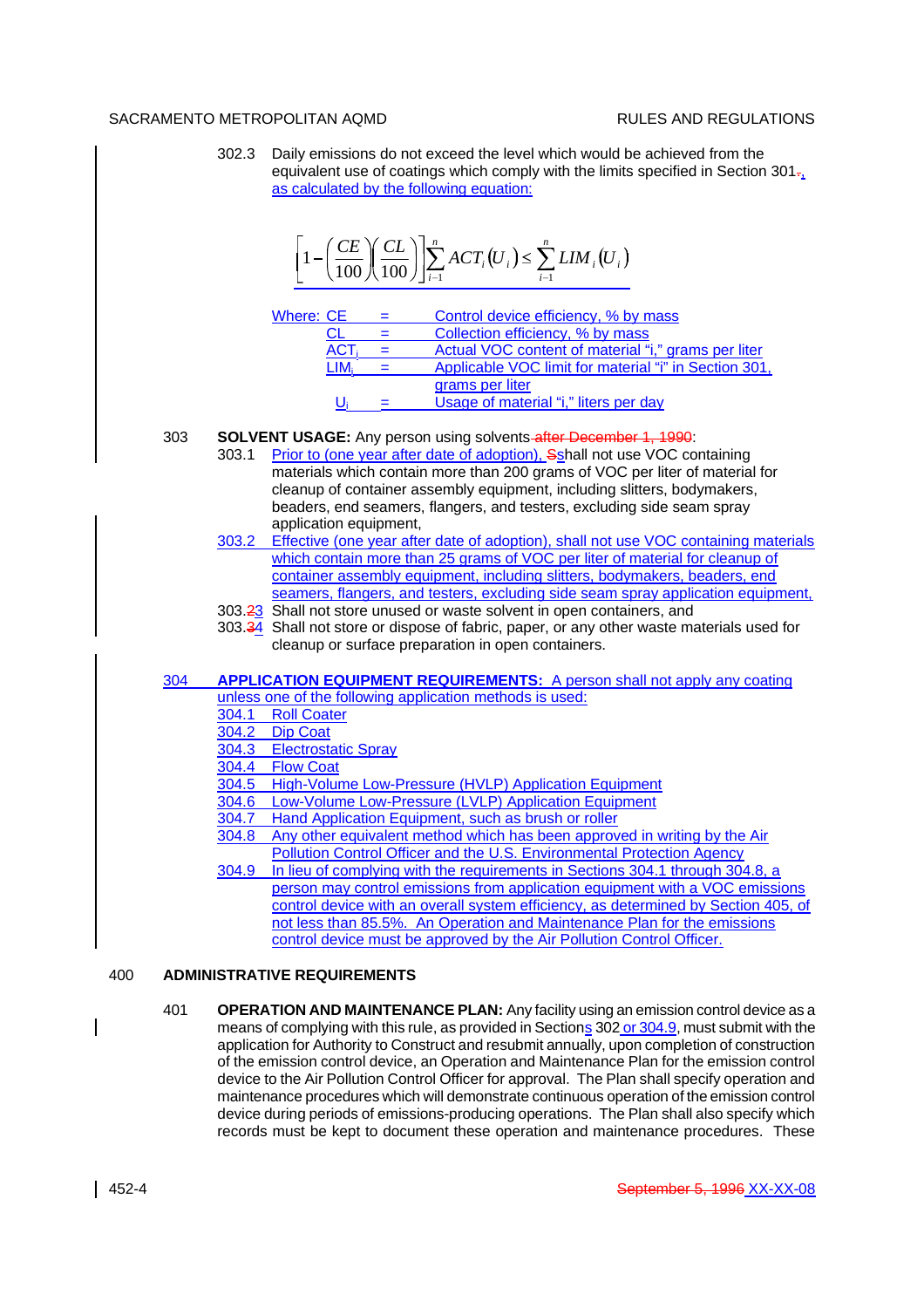$\mathsf{l}$ 

 $\mathbf{I}$ 

records shall comply with the requirements of Sections 504 and 505. The Plan shall be implemented upon approval of the Air Pollution Control Officer.

### 402 **CALCULATION FOR DETERMINATION OF VOC CONTENT PER VOLUME OF**

**COATING:** The volume of coating material is defined as the volume of the original coating, plus any VOC-containing material added to the original coating. The original coating is the coating before any VOC-containing material such as solvent is added for purposes of mixing or thinning. The weight of VOC per combined volume of VOC and coating solids shall be calculated by the following equation:

$$
\frac{\left(W_V - W_W - W_{ec}\right)}{\left(V_m - V_W - V_{ec}\right)}
$$

| Where: $W_V$ | weight of all volatile compounds. |  |
|--------------|-----------------------------------|--|
| 1 A J        | المستسرون فسالته والمراسون        |  |

- 
- $W_w$  = weight of water.<br>  $W_{\infty}$  = weight of compo  $=$  weight of compounds listed as exempt in Section 2046 from the definition of VOC.
- $V_m$  = volume of coating material.
- 
- $V_W$  = volume of water.<br>  $V_{\infty}$  = volume of compo  $=$  volume of compounds listed as exempt in Section 2046 from the definition of VOC.

## 403 **CALCULATION FOR DETERMINATION OF VOC CONTENT OF CLEANUP**

**MATERIAL:** The volume of material is defined as the volume of the original material, plus any VOC-containing material added to the original material. The weight of VOC per total volume of material shall be calculated by the following equation;

$$
G_1 = \frac{(W_v - W_w - W_{ec})}{V_m}
$$

| Where: G <sub>1</sub> | Weight of VOC per total volume of material, in grams per |
|-----------------------|----------------------------------------------------------|
|                       | liter                                                    |
|                       | Weight of all volatile compounds, in grams               |
| $\sqrt{V_W}$          | Weight of water, in grams                                |
| $N_{\rm ec}$          | Weight of exempt compounds as listed in Section 206, in  |
|                       | grams                                                    |
|                       | Volume of material, in liters                            |

404 **CALCULATION FOR DETERMINING PERCENT CONTROL EFFICIENCY AND VOC MASS EMISSION RATE:** The VOC mass emission rate shall be calculated both upstream and downstream of the emissions control device based on the respective VOC mass concentration and volumetric flowrate, pursuant to Section 502.4 and the following equation:

$$
M = (Q)(C)(60 \min/hr)
$$

Where:  $M = VOC$  mass emission rate, in Ib/hr.  $Q =$  the volumetric flowrate of the exhaust stack, in scfm.  $\overline{C}$  = the VOC mass concentration, in lb/scf, as measured by EPA Method 25 or 25A.

The percent control efficiency is calculated as follows: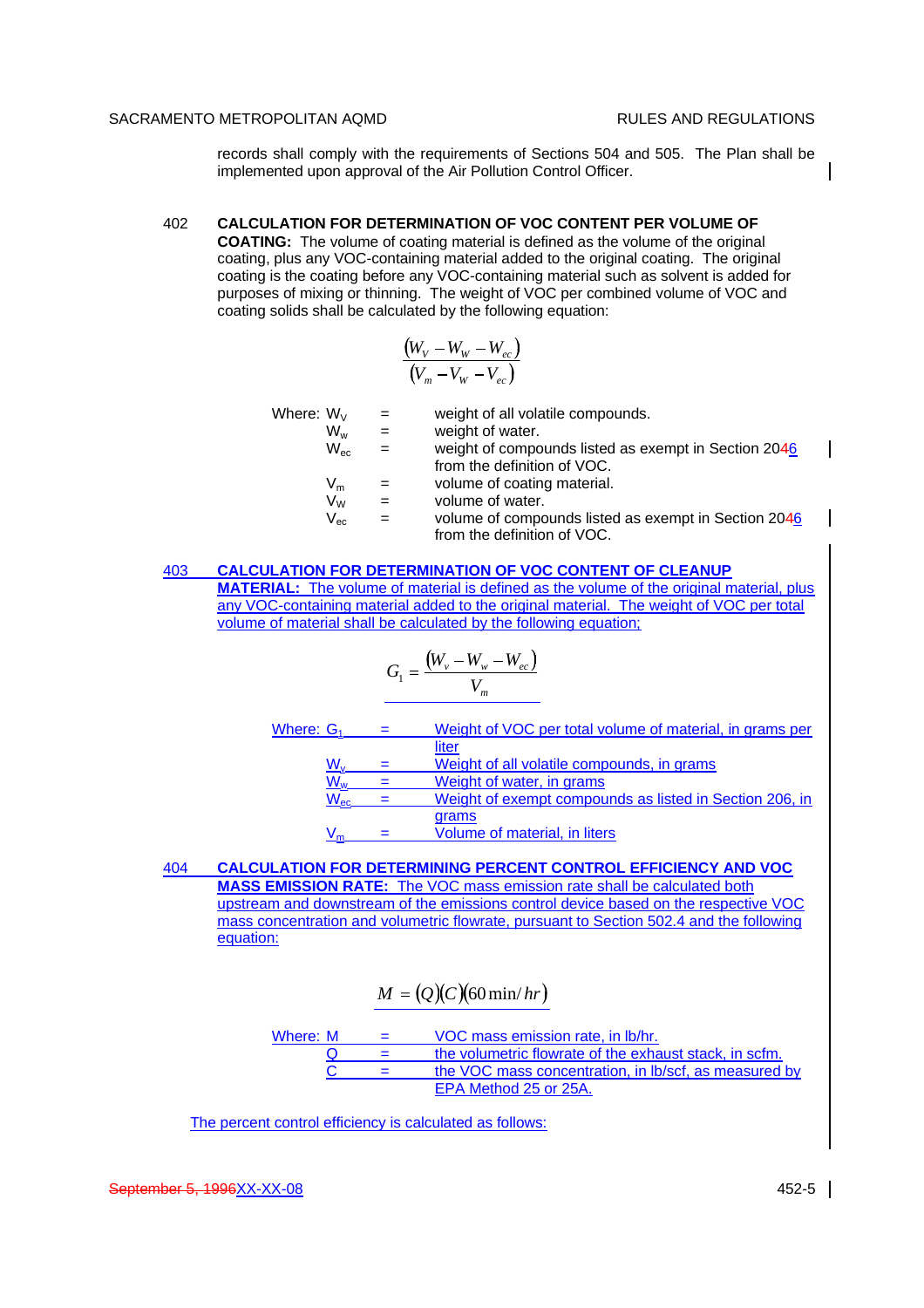|     |     | $\frac{9}{6CE} = [(M_U - M_D)/M_U] \times 100$                                                                                                                                                                                                                                                                                                                                                                                                                                                                                                                                                                                                                                                                                                                                |
|-----|-----|-------------------------------------------------------------------------------------------------------------------------------------------------------------------------------------------------------------------------------------------------------------------------------------------------------------------------------------------------------------------------------------------------------------------------------------------------------------------------------------------------------------------------------------------------------------------------------------------------------------------------------------------------------------------------------------------------------------------------------------------------------------------------------|
|     |     | <b>Where: CE</b><br>control efficiency.<br>Ξ.<br>the upstream VOC mass emission rate, in lb/hr.<br>$M_{\rm U}$<br>$=$<br>the downstream VOC mass emission rate, in lb/hr.<br>$M_{D}$<br>$=$                                                                                                                                                                                                                                                                                                                                                                                                                                                                                                                                                                                   |
|     | 405 | <b>CALCULATION FOR DETERMINING OVERALL SYSTEM EFFICIENCY: To verify</b><br>compliance with Section 302, the overall system efficiency is calculated as follows:                                                                                                                                                                                                                                                                                                                                                                                                                                                                                                                                                                                                               |
|     |     | $\%SE = [\%CLE \times \%CE] / 100$<br>system efficiency.<br><b>Where: SE</b><br>$\equiv 1.000$<br>capture efficiency, as determined by Section 501.3<br><b>CLE</b><br>$=$<br>control efficiency, as determined by Sections 404 and<br><b>CE</b><br>$=$<br>501.2                                                                                                                                                                                                                                                                                                                                                                                                                                                                                                               |
| 500 |     | <b>MONITORING AND RECORDS</b>                                                                                                                                                                                                                                                                                                                                                                                                                                                                                                                                                                                                                                                                                                                                                 |
|     | 501 | <b>TESTING PROCEDURES:</b> A result by any of the below listed test methods which shows<br>non-compliance with any provision of the rule shall constitute a violation of the rule.<br>VOC CONTENT: Measurement of volatile organic compounds in coatings and<br>501.1<br>solvents shall be conducted and reported in accordance with EPA Reference<br>Method 24 (40 CFR 60, Appendix A) and Sections 402, 403, and 501.4 of this                                                                                                                                                                                                                                                                                                                                              |
|     |     | rule.<br>501.2<br><b>CONTROL DEVICE:</b> Control efficiency and emission rates from control devices<br>shall be determined by EPA Method 25 or 25A, and ARB Method 422, and<br>Section 404                                                                                                                                                                                                                                                                                                                                                                                                                                                                                                                                                                                    |
|     |     | <b>DETERMINATION OF COLLECTION CAPTURE EFFICIENCY: Collection efficiency</b><br>501.3<br>shall be determined in accordance with EPA Guidelines for Developing Capture<br>Efficiency Protocols, 55 Federal Register 26865, June 29, 1990 Capture efficiency<br>shall be determined in accordance with the U.S. EPA technical guideline document,<br>"Guidelines for Determining Capture Efficiency," dated January 9, 1995. Individual<br>capture efficiency test runs subject to U.S. EPA technical quidelines shall be<br>determined by:<br>Applicable U.S. EPA Methods 204, 204A, 204B, 204C, 204D, 204E, and/or<br>a.<br>204F; or<br>Any other method approved by the U.S. EPA, the California Air Resources<br><u>b.</u><br>Board, and the Air Pollution Control Officer. |
|     |     | 501.4<br>DETERMINATION OF COMPOUNDS EXEMPT FROM VOC DEFINITION:<br>Compounds exempted from the VOC definition, as listed in Section 2046 of this<br>rule, shall be determined in accordance with ASTM D 4457-8502 (2008) or ARB<br>Method 432. If any of the perfluorocarbons are being claimed as exempt<br>compounds, the person making the claim must state in advance which<br>compounds are present, and the EPA-approved test method used to make the<br>determination of these compounds.                                                                                                                                                                                                                                                                              |
|     |     | <b>MULTIPLE TEST METHODS:</b> When more than one test method or set of test<br>501.5<br>methods is specified for any testing, a violation of any requirement of this rule<br>established by any one of the specified test methods or set of test methods shall<br>constitute a violation of this rule.                                                                                                                                                                                                                                                                                                                                                                                                                                                                        |
|     | 502 | <b>COATING RECORDS:</b> A person subject to this rule shall maintain the following daily<br>records for each coating line:<br>Coating type, the amount of coating applied daily, and description of the substrate<br>502.1<br>coated.<br>502.2<br>Manufacturer's name and product code or equivalent for each coating type and<br>the coating category as specified in Section 301.<br>VOC content of the coatings, as applied, in grams per liter, excluding water and<br>502.3<br>exempt compounds.                                                                                                                                                                                                                                                                         |